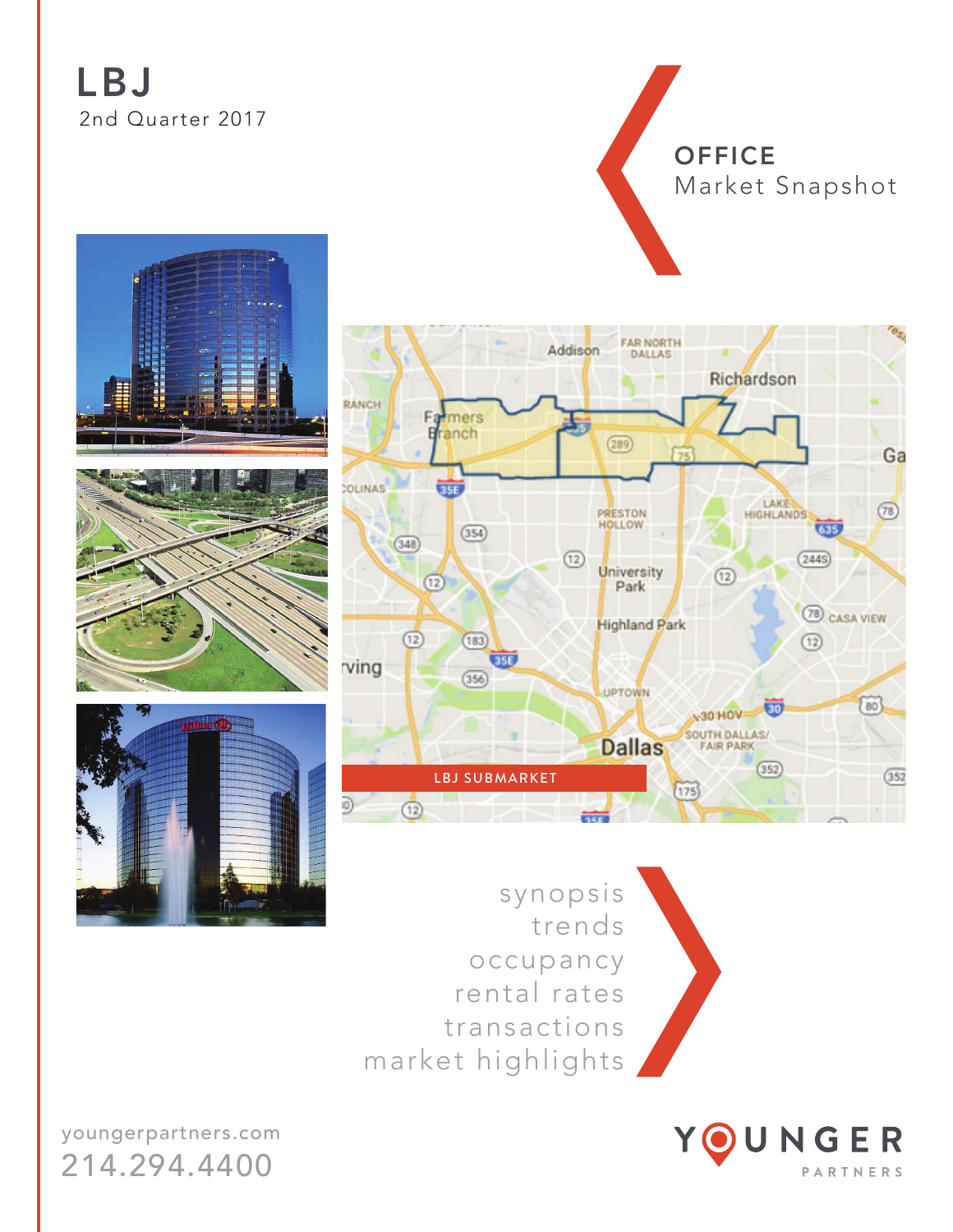# LBJ 2nd Quarter 2017

## SYNOPSIS

The LBJ submarket posted positive net absorption of 10,852 square feet this quarter. The overall occupancy rate increased 10 basis points to 77.5%. The overall rental rate decreased \$0.25 to \$21.56 during the quarter. No new buildings were delivered this quarter and no buildings were under construction.



### **OCCUPANCY TRENDS**

NET

- Occupancy increased 10 basis points
- The LBJ submarket posted an occupancy rate of 77.5%



2017 Q2

- Rental Rates fell to \$21.56.
- Rates were down \$0.25 since last quarter



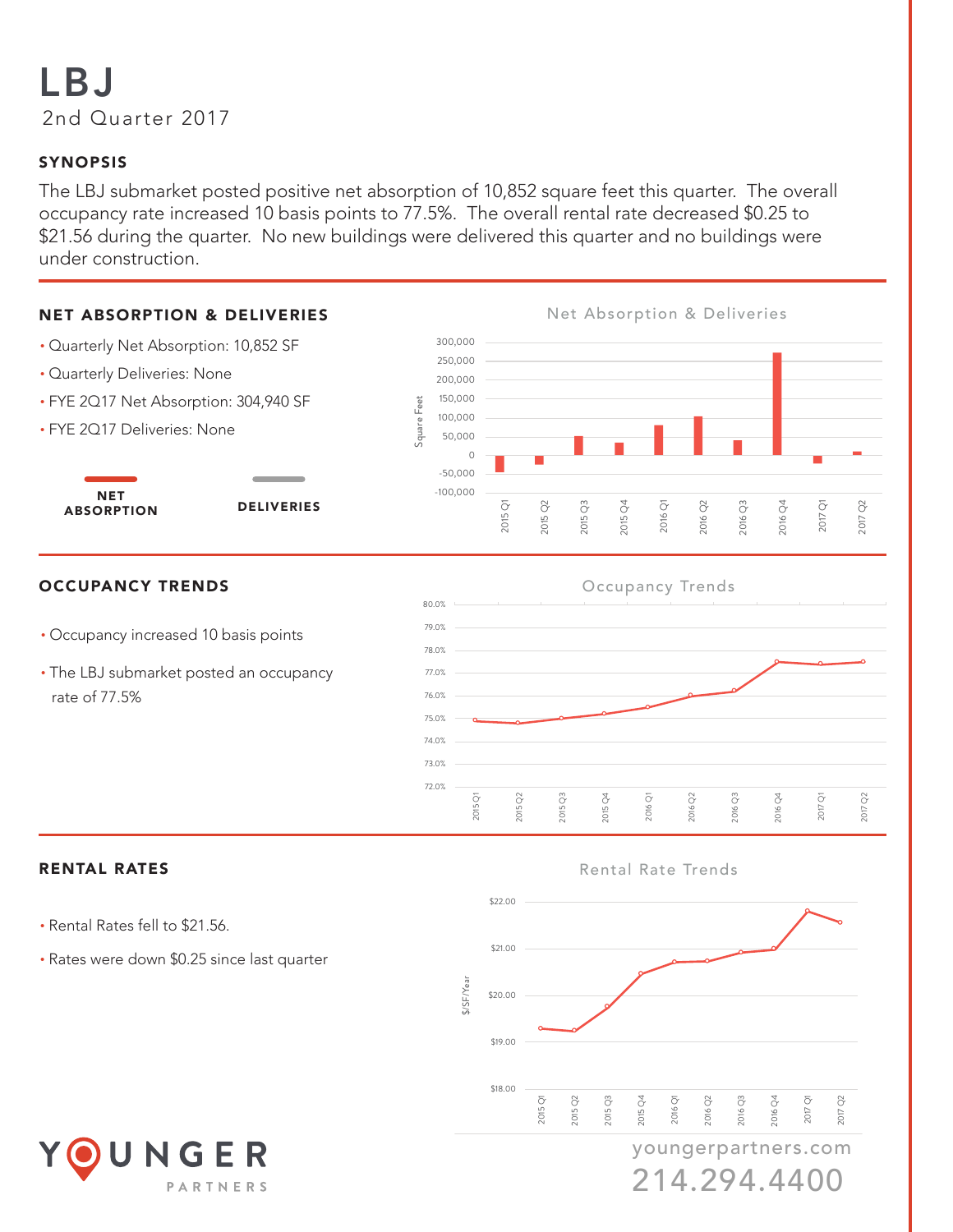### **CLASS ABSORPTION TRENDS**

- Class A posted 10,740 SF of negative net absorption
- Class B posted 23,818 SF of positive net absorption
- Class C posted 2,226 SF of negative net absorption



# **Class Absorption**



### **CLASS OCCUPANCY TRENDS**

- The Class A occupancy rate decreased 10 basis points to 75.9%
- The Class B occupancy rate rose 20 basis points to 79.2%
- The class C occupancy rate fell 50 basis points to 72.1.%



- Class A rental rates fell \$0.42 to \$24.43 during the quarter
- Class B rental rates increased \$0.05 to \$18.38
- Class C rental rates decreased \$0.11 to \$18.68

A B C

youngerpartners.com 214.294.4400

Class Occupancy



CLASS RENTAL RATES **CLASS RENTAL RATES** Class Rental Rates



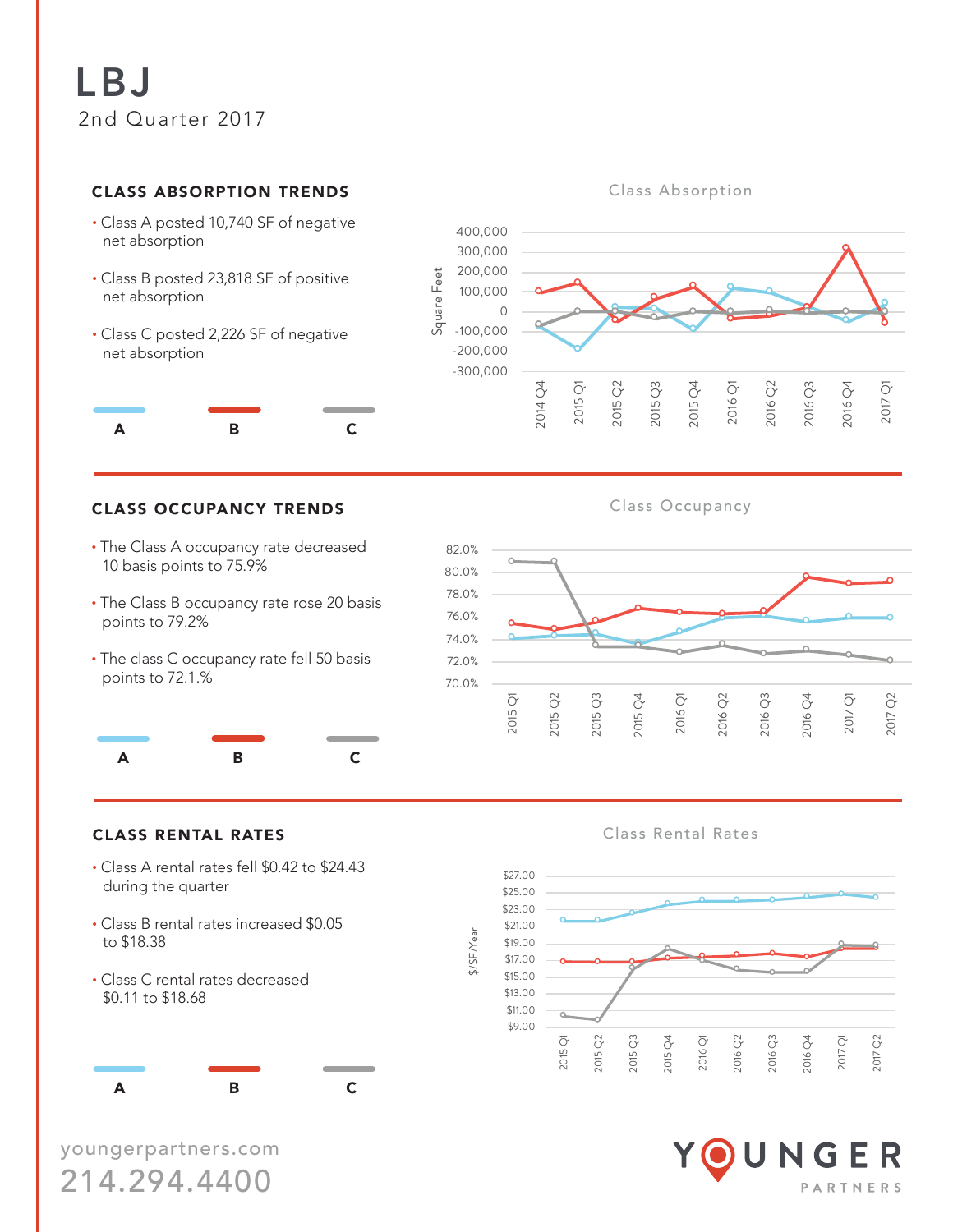### BIG DEALS

| <b>BUILDING</b>           | <b>TENANT</b>              | <b>QTR</b> | SIZE SF |
|---------------------------|----------------------------|------------|---------|
| 13455 Noel Rd             | N/A                        | 4/8/17     | 44,393  |
| 4055 Valley View Ln       | <b>Sun Holdings</b>        | 4/12/17    | 23,929  |
| 5005 Lyndon B Johnson Fwy | N/A                        | 4/3/17     | 23,092  |
| 4835 Lyndon B Johnson Fwy | N/A                        | 5/9/17     | 17,411  |
| 12700 Hillcrest Rd        | N/A                        | 5/24/17    | 15,569  |
| 12005 Ford Rd             | <b>Caine and Weiner</b>    | 6/29/17    | 13,001  |
| 4099 McEwen Rd            | N/A                        | 6/12/17    | 12,623  |
| 13155 Noel Rd             | N/A                        | 4/2/17     | 11,122  |
| 13140 Coit Rd             | N/A                        | 4/10/17    | 10,665  |
| 13465 Midway Rd           | N/A                        | 4/27/17    | 10,300  |
| 3030 Lyndon B Johnson Fwy | Joeris General Contractors | 6/3/17     | 10,217  |

### MARKET HIGHLIGHTS

- Brinker International (NYSE: EAT) has listed the Dallas property that has served as its corporate headquarters since 1983 on the market for sale. The urban infill property at 6820 LBJ Freeway was originally intended to accommodate multiple tenants before Brinker took fully occupancy of the building soon after its completion in 1983. The company would later acquire the building outright. A potential redevelopment opportunity, the site consists of a four-story, 110,000-square-foot office building and adjacent three-story covered parking garage, all on 7.5 acres. The property can be expanded by an additional 206,000 square feet or be redeveloped to total 315,000 square feet. Brinker will also negotiate a sale leaseback as part of the deal to bridge its relocation.
- Ansira Partners, a data-driven marketing agency based in St. Louis, MO, signed a lease for 88,084 square feet of office space within Three Galleria Tower in Dallas. The 26-story, 523,039-square-foot high-rise was constructed in 1991 at 13155 Noel Rd. within the 1.3 million-square-foot Galleria Dallas office complex in Dallas' East LBJ Freeway submarket. Ansira Partners will take occupancy of the third through sixth floors of Three Galleria Tower in the fourth quarter of 2017.

\* Younger Partners research is based on the CoStar office building database. Inventory includes office buildings containing at least 15,000 rentable square feet; single tenant, multi tenant and owner occupied; class A, B and C; existing, under construction or under renovation; excludes medical office buildings.

All information contained herein is from sources deemed reliable; however, it may contain errors and omissions and is presented without any warranty or representation as to its accuracy. Any recipient of this publication should independently verify such information.



youngerpartners.com 214.294.4400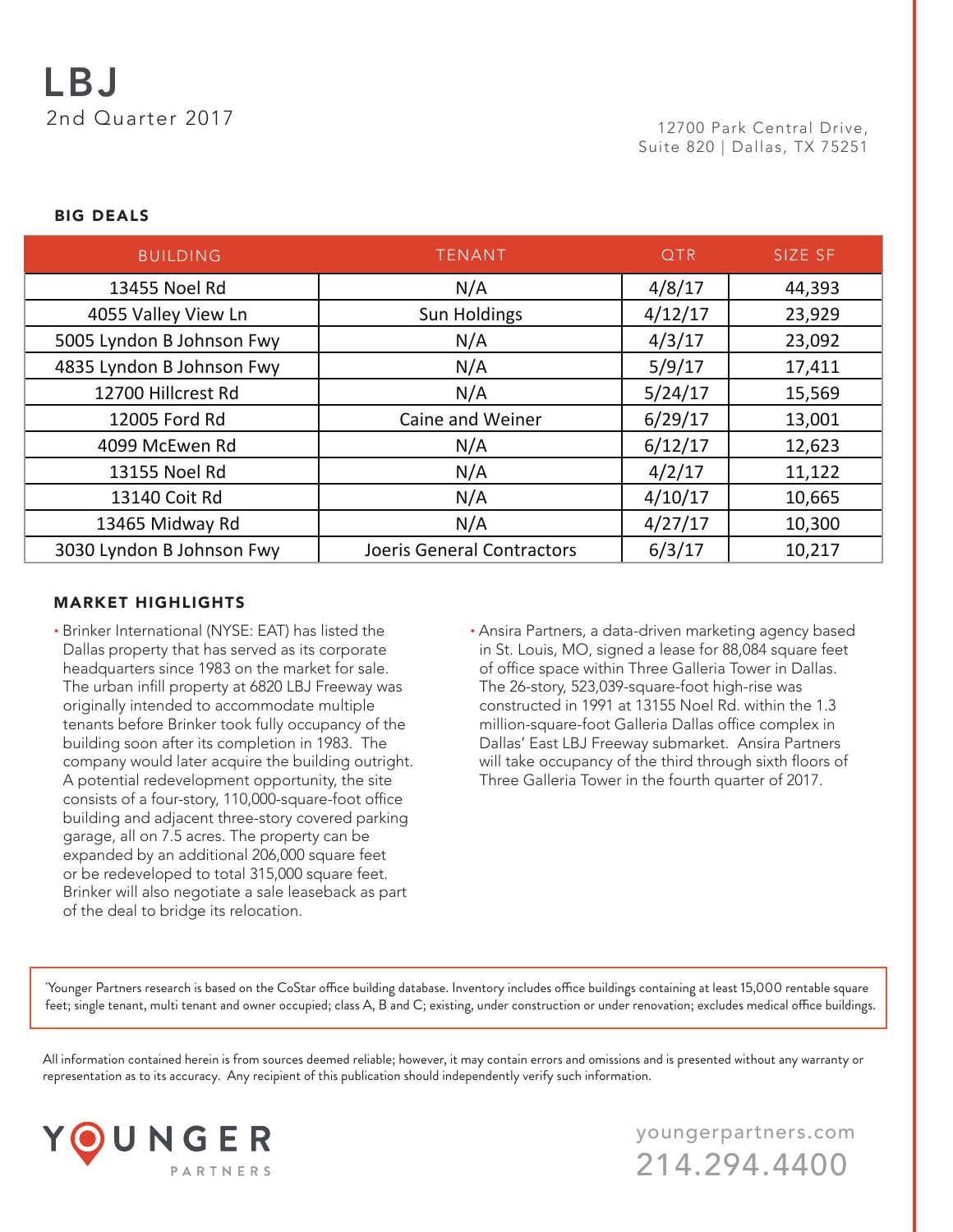# EAST LBJ 2ND QTR

## LBJ

### OCCUPANCY AND RENTAL RATES

- The East LBJ occupancy rate increased 10 basis points to 76.4% this quarter
- East LBJ rental rates fell \$0.45 to \$22.27 per square foot this quarter



### NET ABSORPTION & DELIVERIES

- Net absorption for East LBJ was positive 17,086 square feet this quarter
- Net absorption was positive 48,414 square feet for FYE 2Q17
- There were no new deliveries added to the micromarket this quarter

NET

ABSORPTION DELIVERIES





### Net Absorption & Deliveries



\* Younger Partners research is based on the CoStar office building database. Inventory includes office buildings containing at least 15,000 rentable square feet; single tenant, multi tenant and owner occupied; class A, B and C; existing, under construction or under renovation; excludes medical office buildings.

All information contained herein is from sources deemed reliable; however, it may contain errors and omissions and is presented without any warranty or representation as to its accuracy. Any recipient of this publication should independently verify such information.

youngerpartners.com 214.294.4400